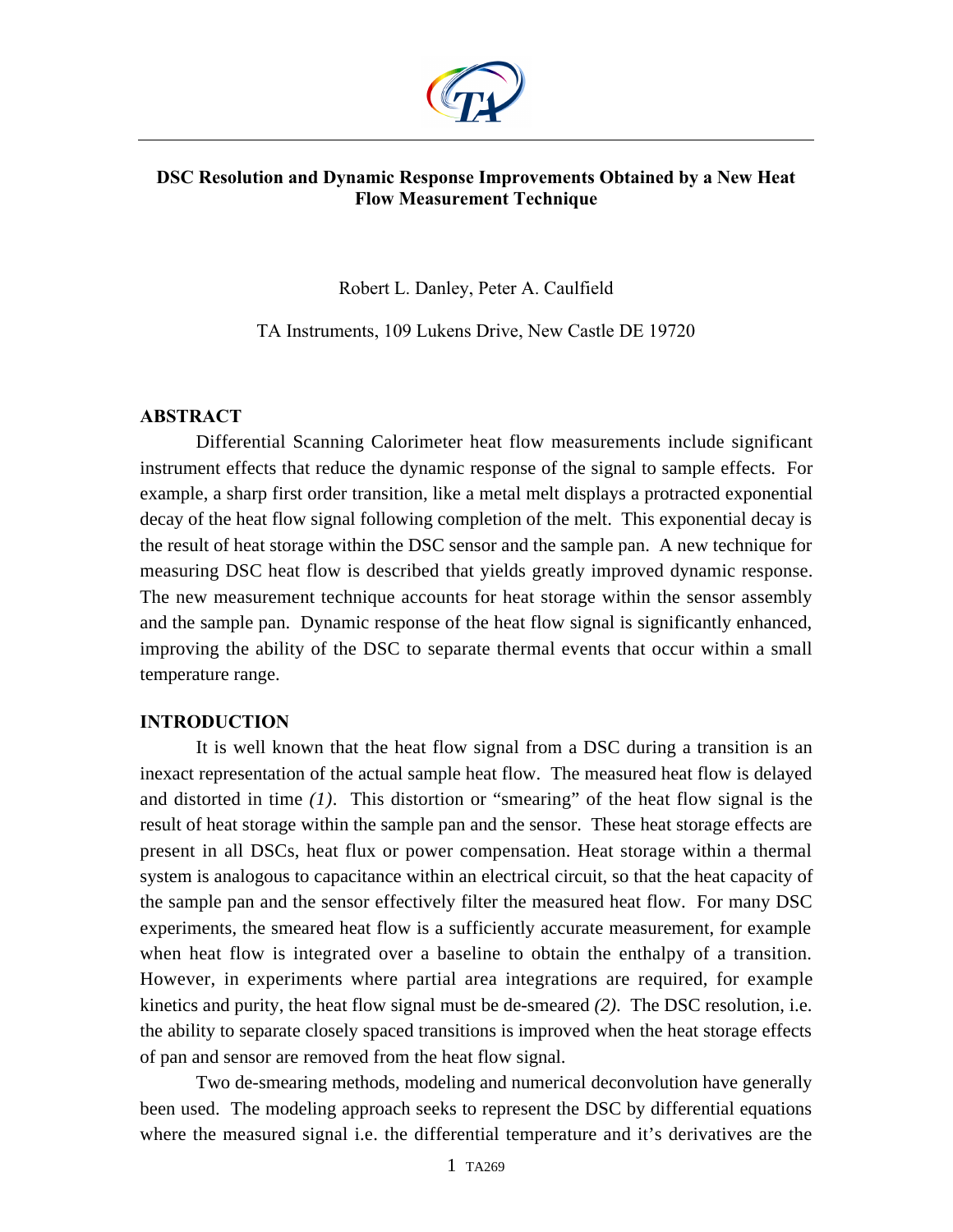inputs and the coefficients of the equations represent the thermal characteristics of the DSC. De-smearing using first and second order differential equations has been demonstrated *(3,4)*. A difficulty in practicing these methods is the determination of appropriate values for the instrument coefficients *(2)*. Numerical deconvolution seeks to reconstruct the sample heat flow by employing the convolution integral equation and the apparatus function, which is determined by the response to an impulsive heat input *(1)*. Numerical deconvolution increases noise in the heat flow signal and can only be performed after the measurement is complete *(2)*.

This paper presents another approach to obtaining the actual sample heat flow, using a new heat flow measurement. It is based on representation of the DSC heat flow measurement by two differential equations that use two differential temperature measurements and the sensor temperature as input signals. A calibration procedure is used to determine the differential equation coefficients representing the instrument. This method also accounts for slight imbalances in the measurement system that contribute to instrument baseline defects *(5)*.

The DSC is a twin instrument comprising two nominally identical calorimeters within an enclosure, the temperature of which is controlled to match a desired thermal program. Heat exchange within the calorimeter may be modeled using the lumped heat capacity method where discrete thermal resistances and heat capacities represent the components of the system *(6)*. Figure 1 shows an electrical network that is analogous to



heat flow within the DSC.

#### **Figure 1 –** DSC Heat Flow Measurement Model

The model is divided into two parts, the portion below the broken line (labeled sensor) represents the DSC while the portion above the line represents the sample and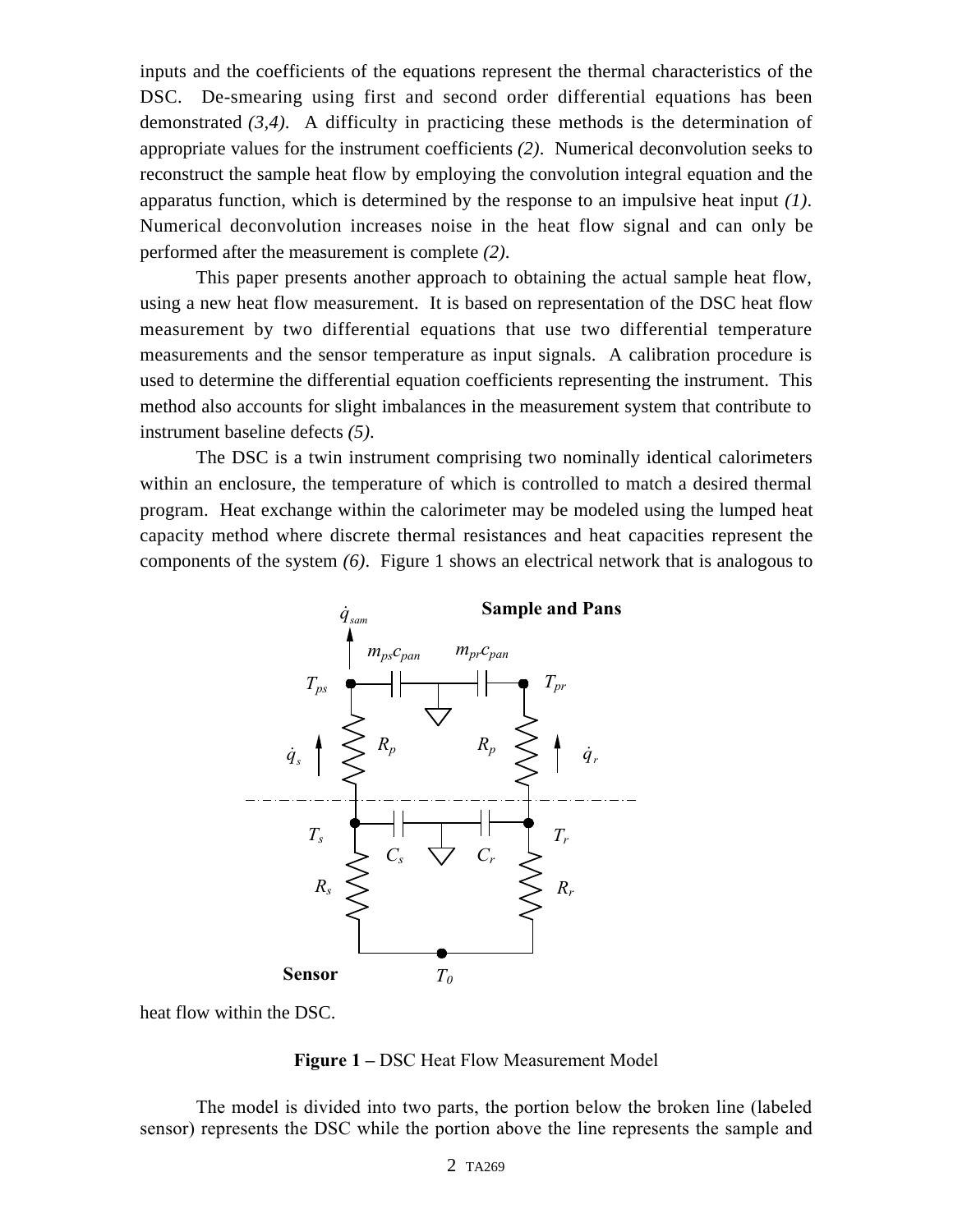pans. Each calorimeter comprises a thermal resistance and a heat capacity; subscripts s and r indicate the sample or reference calorimeter.  $T_s$  and  $T_r$  are the measured temperatures of the sample and reference calorimeters and  $T_0$  is the temperature at the base of the sensor, which is representative of that of the DSC enclosure. The measured heat flows are q<sub>s</sub>, the heat flow to the sample and it's pan and q<sub>r</sub>, the heat flow to the reference and it's pan. The actual sample heat flow is  $q_{\text{sam}}$ . A heat capacity  $C_{\text{ps}}$  and a thermal resistance  $R_p$  represent the sample pan and the thermal resistance between pan and sensor. The reference pan is assumed to be empty, a heat capacity  $C_{pr}$  and a thermal resistance  $R_p$  represent the reference pan and the thermal contact resistance between pan and sensor. The sample and reference pan temperatures are  $T_{\text{ps}}$  and  $T_{\text{pr}}$ .

Performing a heat balance gives the measured sample and reference heat flows in terms of measured temperatures  $T_s$ ,  $T_r$ ,  $T_0$  and sensor thermal parameters  $R_s$ ,  $C_s$ ,  $R_r$ ,  $C_r$ :

$$
\dot{q}_s = \frac{T_0 - T_s}{R_s} - C_s \frac{dT_s}{dt} \qquad \dot{q}_r = \frac{T_0 - T_r}{R_r} - C_r \frac{dT_r}{dt}
$$

substitute the two measured differential temperatures:

$$
\Delta T = T_s - T_r \qquad \Delta T_0 = T_0 - T_s
$$

into the sample and reference heat flow equations to obtain the heat flow measurement equations:

$$
\dot{q}_s = \frac{\Delta T_0}{R_s} - C_s \frac{dT_s}{dt} \qquad \dot{q}_r = \frac{\Delta T_0 + \Delta T}{R_r} - C_r \frac{-dT_s}{dt} - \frac{d\Delta T}{dt} \sqrt{\frac{dT_s}{L}}
$$

Thermal resistances and heat capacities are obtained using a two part calibration method *(5)*. The measured sample heat flow includes the sample and pan heat flow and, likewise, the measured reference heat flow is the sum of the pan and reference heat flows.

The objective of the measurement is to recover the true sample heat flow  $q_{\text{sam}}$ . The measured sample heat flow is the sum of the sample and sample pan heat flows:

$$
\dot{q}_s = \dot{q}_{sam} + m_{ps} c_{pan} \frac{dT_{ps}}{dt}
$$

The measured reference heat flow is just the pan heat flow because the reference pan was assumed to be empty:

$$
\dot{q}_r = m_{pr} c_{pan} \frac{dT_{pr}}{dt}
$$

Using the reference heat flow equation to eliminate the pan specific heat capacity and solve for  $q_{\text{sam}}$ :

$$
\dot{q}_{sam} = \dot{q}_s - \dot{q}_r \frac{m_{ps}}{m_{pr}} \frac{dT_{ps}}{dt} \sqrt{\frac{dT_{pr}}{dt}}
$$

This equation gives the actual sample heat flow and accounts for pan mass imbalances and differences in heating rate between the sample and reference pans. The heat flow measurement equations include imbalances and differences in heating rate between the sample and reference calorimeters. Conventional DSC heat flow measurements do not include the sensor imbalances or the differences in heating rate between the sample and reference calorimeters and pans. The heating rate ratio accounts for the fact that during a DSC experiment the heating rates of the sample and reference pans may be different, for example during a transition. In conventional DSC, the heat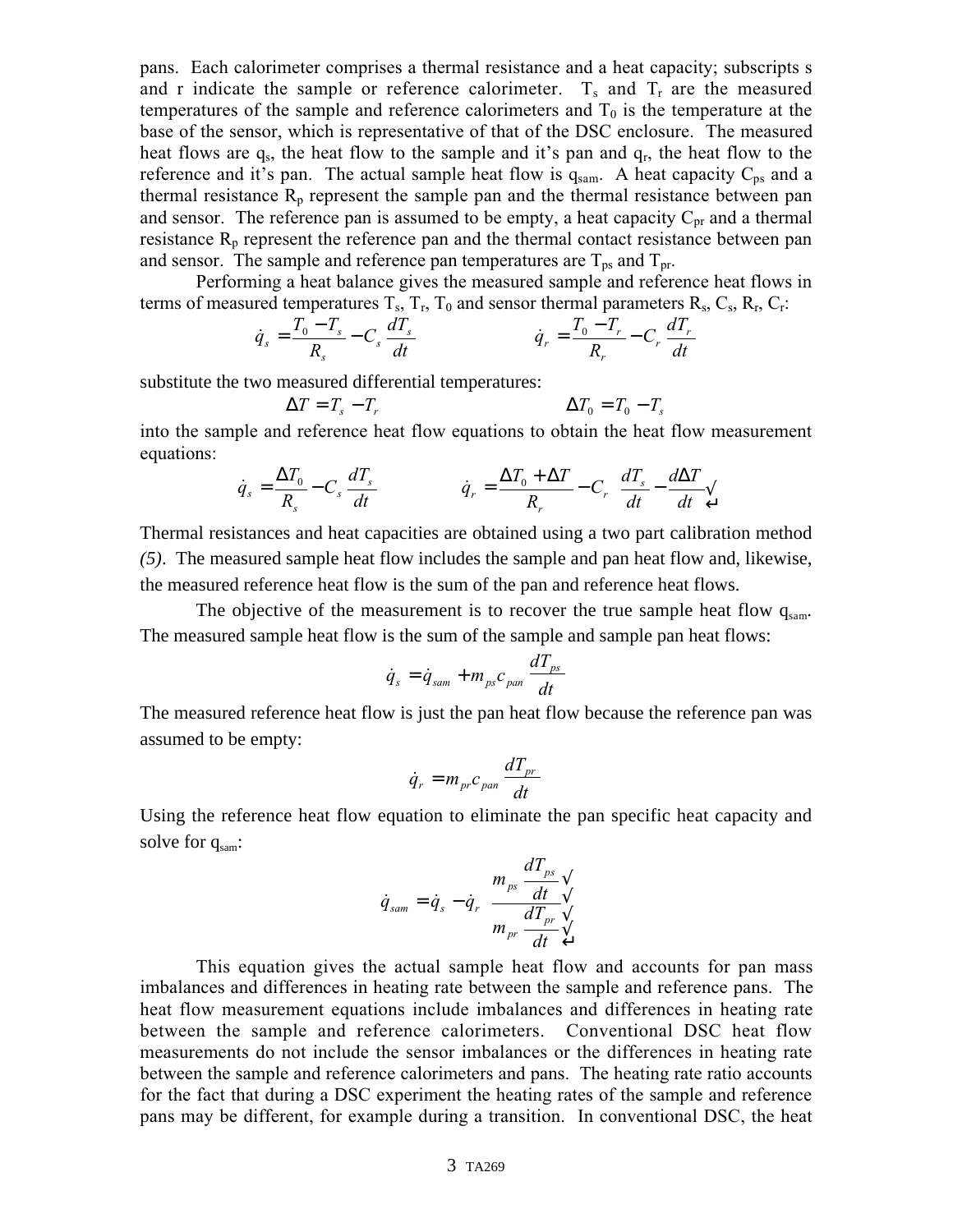flow measurement is in error because the reference pan always heats at the programmed heating rate. When the sample pan heating rate is higher or lower than the programmed heating rate, the reference heat flow offsetting the sample pan heat flow is too low or too high. The same comments apply to the sensor heat flow. The heat capacity terms in the heat flow measurement equations account for differences between the sample and reference sensor heating rates.

To use this heat flow measurement method, the sample and reference pan temperatures are needed, they are not measured directly but may be obtained from the measured quantities. Heat flow between the sample and reference pans and their sensors are given by:

$$
\dot{q}_s = \frac{T_s - T_{ps}}{R_p} \qquad \dot{q}_r = \frac{T_r - T_{pr}}{R_p}
$$

Which are solved to find the pan temperatures:

$$
T_{ps} = T_s - \dot{q}_s R_p \qquad T_{pr} = T_r - \dot{q}_r R_p
$$

Sensor temperatures and heat flows are measured, the pan contact resistance  $R_p$  is needed to determine the pan temperatures. A model equation is used to calculate the contact resistance between the pan and sensor. The model assumes that there are two parallel heat conduction paths between the pan and the sensor, one is solid conduction through the sensor and pan where they contact one another and the second is conduction through the gas layer between the pan and sensor. The equation used for the contact resistance is:

$$
R_p = \frac{1}{\frac{1}{R_{pan} + R_{sen}} + \frac{1}{R_{gas}}}
$$

Where, the component thermal resistances are calculated from:

$$
R=\frac{1}{\alpha k}
$$

K is the thermal conductivity of the pan, sensor or purge gas and  $\alpha$  is a geometric factor for the pan, sensor or purge gas that is equivalent to the ratio of an area to a length. Thermal conductivities for each component as a function of temperature are known, the geometric factors have been determined from a curve fit of experimental data. The geometric factors are dependent upon the pan and sensor shape. Typical values of the geometric factors are supplied in the instrument software for selected pan types. These capabilities are incorporated in the TA Instruments Q1000™ DSC *(5,7)*.

## **EXPERIMENTAL**

A TA Instruments Q1000 with a RCS (mechanical refrigeration cooling system) was used to perform the experiments shown below. The instrument was calibrated per the manufacturer's instructions, including calibration of the sensor thermal coefficients. The DSC cell was purged with nitrogen, crimped aluminum pans were used with 5.64mg indium and 1.13mg dotriacontaine samples.

#### **RESULTS AND DISCUSSION**

Figure 2 shows an indium melt at 20°C/min. Two heat flows are plotted, the conventional DSC heat flow and the heat flow according the Advanced Tzero<sup>TM</sup> heat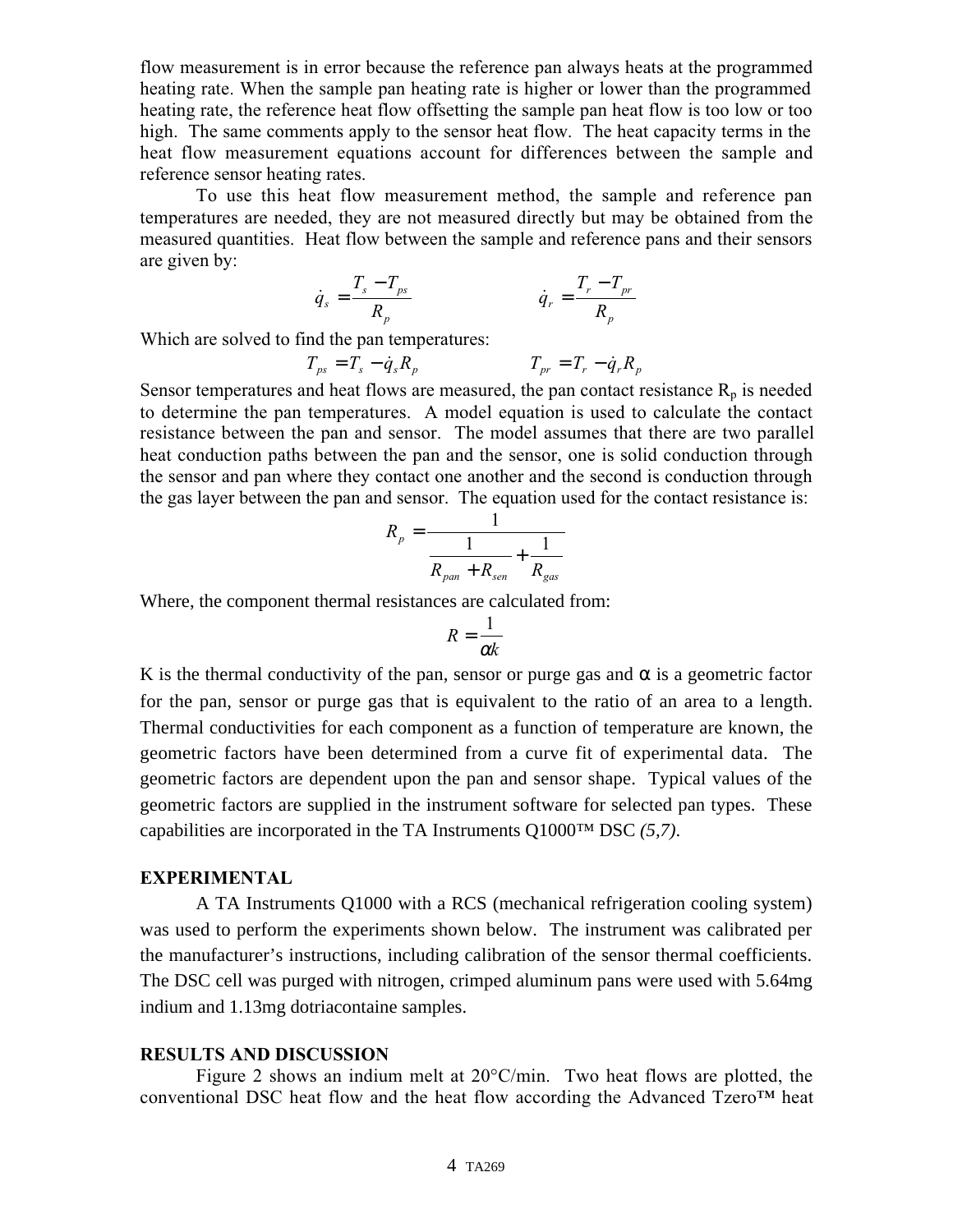flow measurement of this paper. The conventional DSC heat flow signal is proportional to the Difference between sample and reference temperature.

$$
\dot{q} = E(T)\Delta T
$$

Comparing the Advanced Tzero heat flow to the conventional heat flow, the peak height increased from 23.2mW to 29.9 mW and the peak width at half height has decreased dramatically from 2.26 to 0.82°C, representing a three fold reduction in peak width. The onset and peak temperatures are slightly lower due to the elimination of thermal lag of the sample calorimeter and sample pan. The baseline return at the completion of the melt is much faster, corresponding to improved dynamic response that yields better resolution.



**Figure 2** – Indium Melt Tzero vs. Conventional DSC

Figure 3 shows the result of a 10°C/min DSC experiment with a 1.13mg sample of dotriacontane, a C32 hydrocarbon. Two heat flow signals are shown; Advanced Tzero and conventional DSC. This sample has three closely spaced transitions demonstrating the separation ability of a DSC (i.e. the resolution). The first two transitions are barely separated from one another by conventional DSC, whereas Advanced Tzero shows a substantial improvement in the separation. However, between the second and third transitions, Advanced Tzero clearly achieves a baseline, where conventional DSC does not. In this case, the ability to accurately determine the enthalpy of the third transition is improved by Advanced Tzero as compared to conventional DSC. All peak heights are substantially increased while peak width is considerably reduced. Analysis of additional experiments confirms the improved resolution *(8)*.